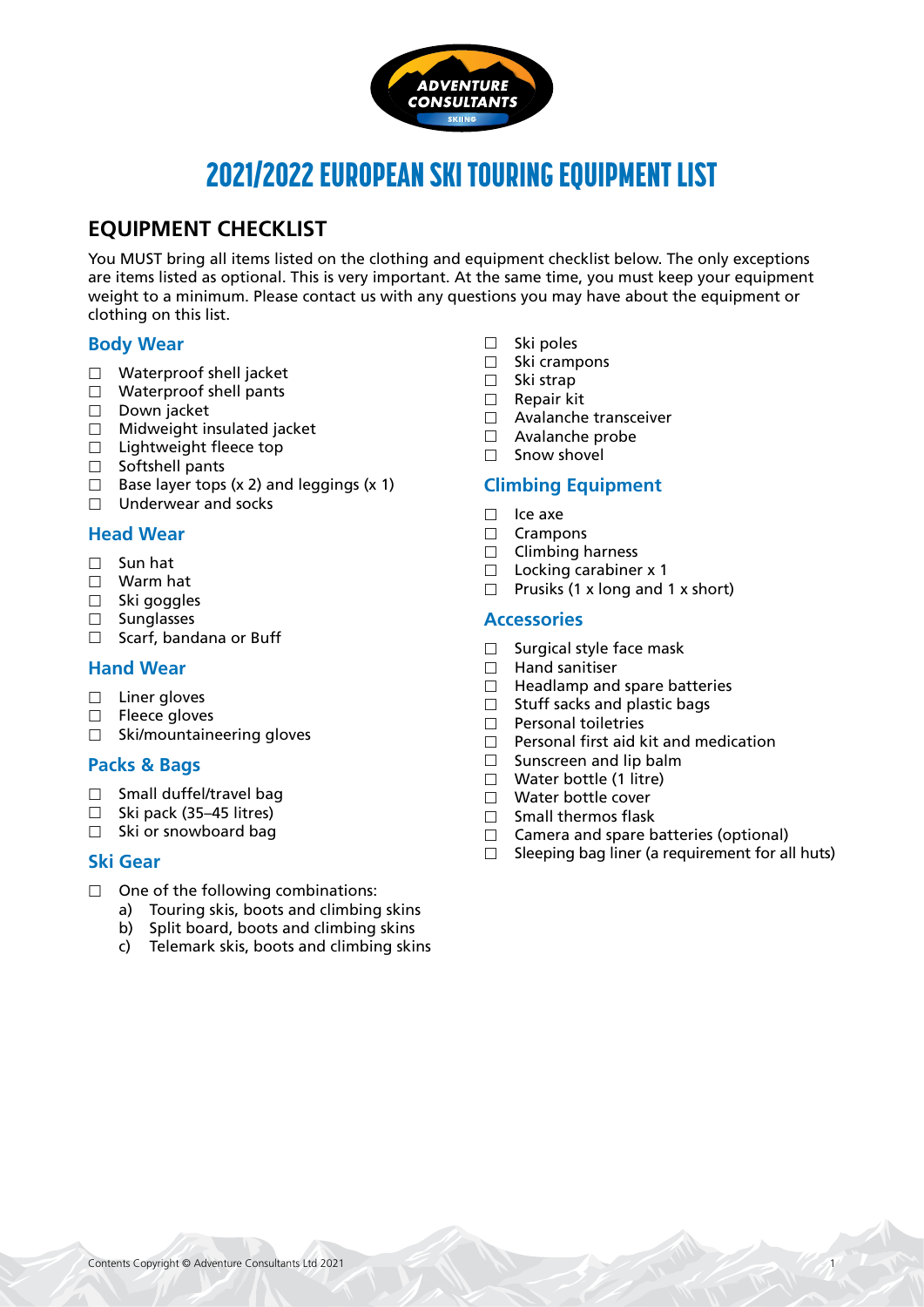# **CLOTHING AND EQUIPMENT INFORMATION GUIDE**

The following information is a guide to assist you in securing the required clothing and equipment for ski touring in the Alps in winter, along with recommended brands. You may have equipment you have used which is different to what is on the list, so please read thoroughly and get back to us with any questions you may have.

# **Fabrics/Garment Designs/Garment Selection**

Today there is a bewildering and ever-changing array of modern technical fabrics and garments on the market. Accordingly, suitable mountain attire can be derived from a wide variety of garments utilized in varying combinations. The clothing on our gear list can be creatively substituted according to your preferences but ensure your choices are functional and adequate. For example, a functional and often utilized garment that does not appear on our list is a vest.

A basic principle in selecting clothing and equipment is to minimize weight and bulk while still ensuring adequate warmth and functionality. It can be difficult to find a brand that has all the features you prefer which means you must make prudent compromises. In the description below and for certain items, we suggest brands and specific products that we have found to be suitable; this is by no means definitive. In some cases, there are multiple suitable brands on the market and hence we do not make specific suggestions.

Appropriate fabrics used in thermal underwear include polypropylene, silk and merino wool. The only cotton garment worn during the climb is your glacier shirt. Warmer insulating materials can be made from fleece, softshell or Primaloft. Varieties of fleece include Windstopper, Wind Pro, Power Shield, Windbloc, Power Dry and Power Stretch. Be aware that fleece garments that incorporate stretch fabric take longer to dry. Softshell garments integrate stretchy nylon fabrics to increase freedom of movement while also providing various degrees of wind and water resistance in a 'softshell'. They are often lined with a microfleece for increased insulation. Synthetic insulation materials such as Primaloft are advantageous as they are warm even when damp, are water resistant and quick-drying.

You can read Guy Cotter's thoughts on the ultimate lightweight layering system at: [http://](http://adventureconsultantsblog.com/optimum-layering/) [adventureconsultantsblog.com/optimum-layering/](http://adventureconsultantsblog.com/optimum-layering/).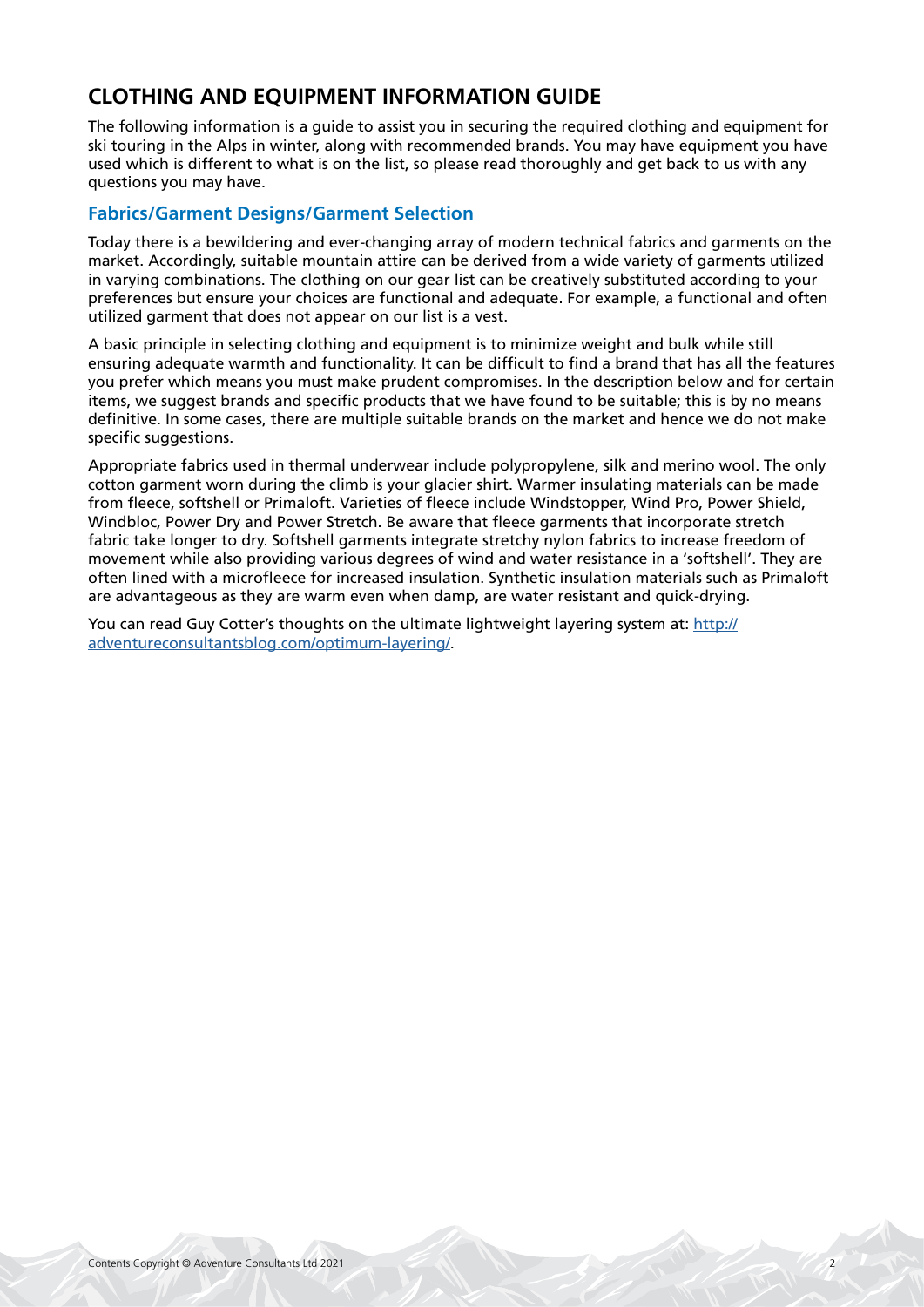# **BODY WEAR**

# **Waterproof Shell Jacket**

Bring a non-insulated, fully waterproof shell jacket with a good hood and water-resistant zip closures. The jacket should be easy to move in with your base and mid-layers on underneath, as well as providing a good overlap with your pants but should not be so long that it restricts access to your harness. Chest pockets are useful to things like snack bars and sunscreen during the day. Pit zips allow for increased ventilation and cooling.

There are numerous waterproof/breathable fabrics on the market such as Gore-Tex, eVent, MemBrain, PreCip and Entrant, etc. These fabrics can be expensive but can last for years, when well looked after.

Shell clothing should be seam-sealed during the manufacturing process or the garment will leak through the stitching. Shell clothing made of PVC or similar is waterproof but does not breath, which means you become damp from the inside out as moisture cannot escape while you are moving. This style of waterproof shell is not suitable for ski touring.

*We recommend The North Face Freethinker Futurelight Jacket, Arc'teryx Alpha AR Jacket, Montane Alpine Pro Jacket and the Rab Muztag GTX Jacket.*







Rab Muztag GTX Jacket Arc'Teryx Beta SV Bib Pants Rab Neutrino Pro Down Jacket

# **Waterproof Shell Pants**

Your waterproof shell pants should allow good freedom of movement to enable you to lift your legs easily, when worn with your softshell pants and base layer leggings during inclement weather.

Your shell pants should also have ¾ or full-length (preferred) zips down each leg to allow you to easily put them on and take them off while wearing your boots and/or crampons.

Bib/salopette styles are warmer as they extend above the lower back/kidney area giving a good overlap with your jacket.

*We recommend The North Face Summit L5 Futurelight Full Zip Bib, Arc'teryx Beta SV Bib, Marmot Spire Bib or the Rab Muztag GTX Pants.*

### **Down Jacket**

During the colder winter months, a good quality down jacket can be a lifesaver! A midweight down jacket with a hood is recommended.

Although some down jackets have a waterproof and breathable outer fabric, these fabrics are not totally waterproof unless they are seam sealed. Models with hydrophobic down are recommended.

*We recommend Mountain Equipment Vega, Montane Anti-Freeze Jacket or the Rab Neutrino Endurance Down Jackets.*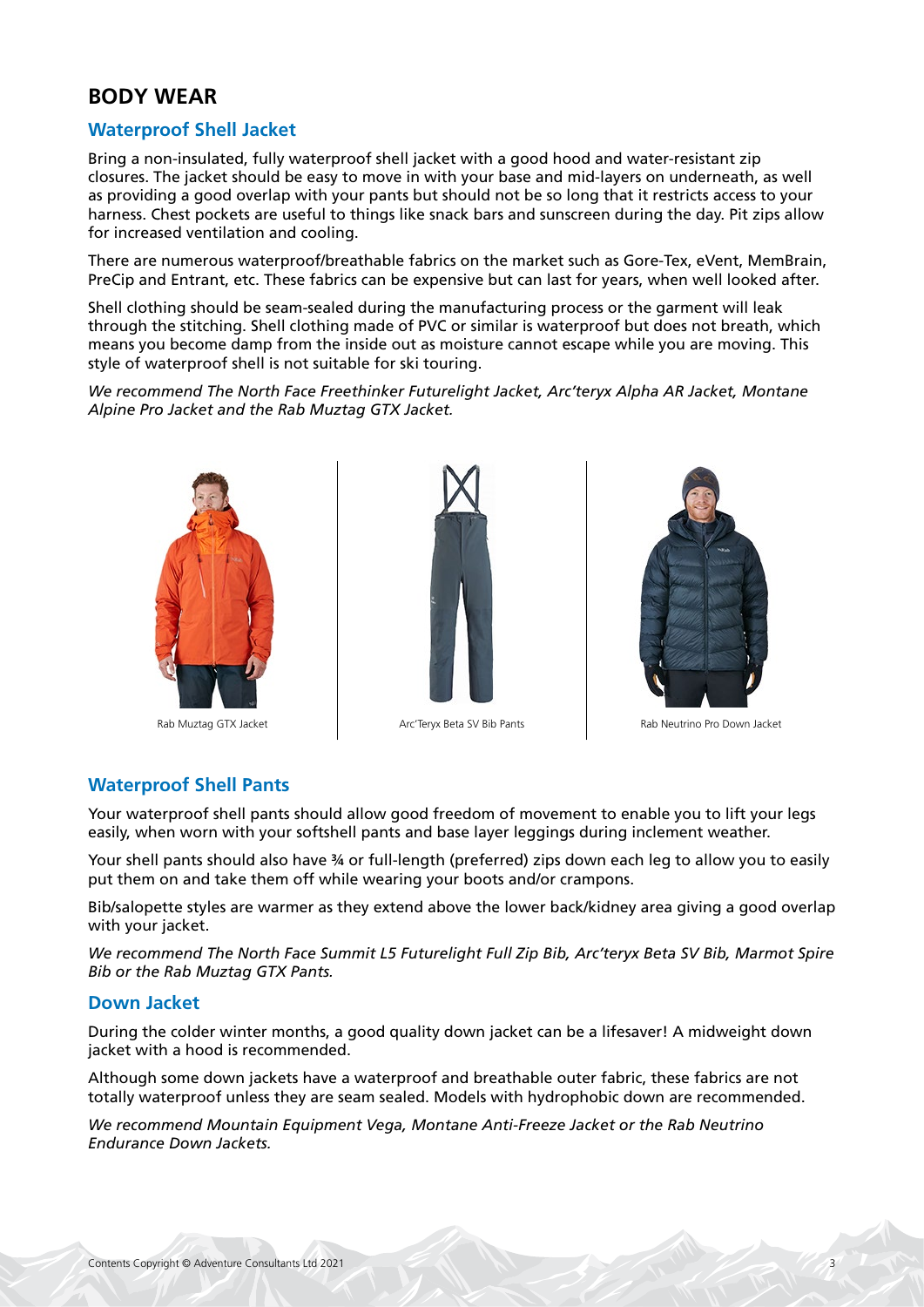

The North Face Summit L3 Ventrix 2.0 Hoodie Montane Alpine Raid Hoodie Dynafit Mercury 2 Dynastretch Pants





### **Midweight Insulated Jacket**

A versatile insulating layer that can be worn while trekking and climbing. The jacket can be made from synthetic insulation like Primaloft or similar, insulated softshell or a 200–300 weight fleece (although, fleece has little wind-resistance).

This jacket should have a full front zip for ventilation and zip-up pockets to prevent items from falling out while on the move. A hood is a worthy addition for extra warmth.

*We recommend The North Face Summit L3 Ventrix 2.0 Hoodie, Rab Xenon Jacket, Montane Prism Jacket and the Arc'teryx Atom LT Jacket.*

### **Lightweight Fleece Top**

A lightweight, air permeable fleece top made from Polartec Power Stretch, Polartec Power Grid, Polartec Alpha, Pontetorto Tecnopile micro fleece or an expedition weight base layer is a good additional layer to add over your base layers when the temperature drops.

This layer can either be a pullover or a jacket. Hoods are optional but recommended and a zippered chest pocket can be useful for keeping sunscreen and snack bars accessible.

*We recommend The North Face Summit L2 Power Grid Lightweight Hoodie, Rab Alpha Flash Jacket, Montane Alpine Raid Hoodie, Patagonia R1 Hoody or the Arc'teryx Konseal Hoody.*

### **Softshell Pants**

Softshell pants are made from stretchy, comfortable, wind resistant, water repellant materials that are also highly breathable. They are the perfect active layer for your legs. Your pants should fit comfortably with or without your base-layer bottoms.

Please note that while softshell pants shed light rain and snow, and dry quickly when they get wet, they do not replace your Gore-Tex shell pants, which will still be needed if the weather turns bad.

*We recommend The North Face Summit L4 Hybrid Pants, Black Diamond Dawn Patrol Pants, Rab Upslope Pants, Dynafit Mercury 2 Dynastretch Pants and the Montane Terra Mission Pants.*

### **Base Layer Tops x 2 and Leggings x 1 Pair**

Bring two tops; one for skiing in and one for wearing in the evenings or to double up, if you get cold. Base layers must be made from materials such as merino wool or polyester. No cotton, please!

Tops should have long sleeves and a high neck with a zip. This allows for better temperature control and sun protection than crewe neck styles.

Base layer leggings should fit snugly without constriction. These can be worn as a single layer on hot days or under your shell or softshell pants when additional warmth is required.

*We recommend Icebreaker, The North Face Warm, Rab Forge and Pulse, Earth Sea Ski First Layer and Merino, Montane Primino and Smartwool Base Layer Ranges.*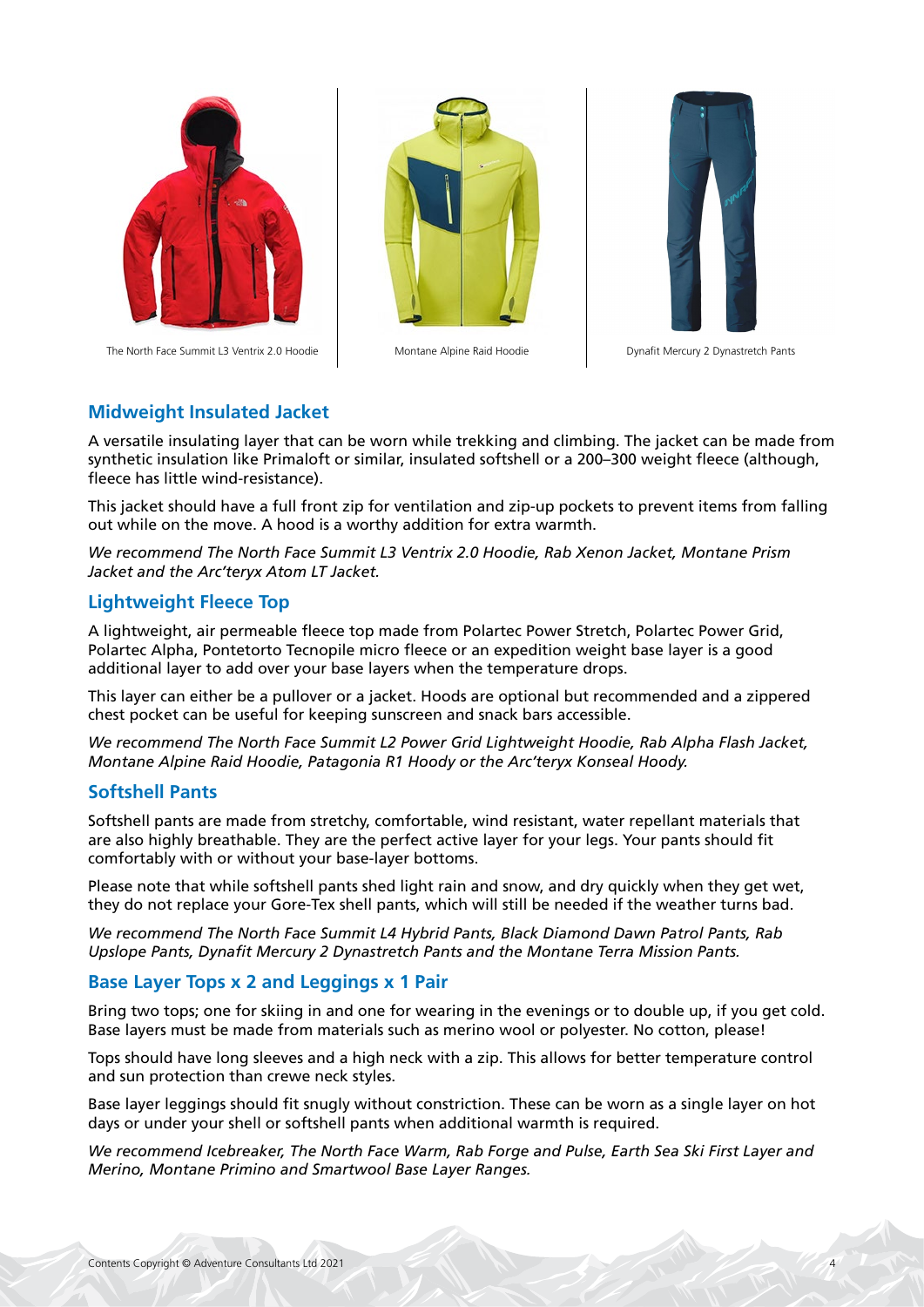### **Underwear**

Bring sufficient changes of your regular underwear. We recommend treated polyester or merino underwear instead of cotton as they wick away sweat from your skin, working with your thermal, fleece and shell layers to keep you dry. They also dry extremely quickly when washed. However, most people use their normal underwear.

*We recommend Icebreaker, Smartwool, Rab Forge, Earth Sea Sky Merino and Montane Primino Underwear.*

#### **Socks**

Have at least two pairs of socks with you for the trip. Socks made from wool or a mix of fibres with good thermal properties are the best choice.

Various combinations suit different people. Some people prefer to wear just one pair of socks in their boots, while others wear two; a thicker pair over a thin liner sock.

Try your socks out with your ski boots before your trip to ensure a good fit. This will help minimise cold toes while you are touring.

*We recommend Smartwool, Icebreaker and the Darn Tough Ski Socks.*



# **HEADWEAR**

### **Warm Hat**

Your hat can be wool, merino, Windstopper or fleece. It should extend over the ears and be snug enough not to fly off in a strong wind.

*We recommend The North Face Bones Beanie and Rab Logo Beanie.*

### **Sun Hat**

A wide brimmed soft hat or baseball cap with a bandana or Buff will protect you from the sun. The sun is extremely strong at altitude, especially as there is less pollution in the air.

*We recommend The North Face Horizon Breeze Brimmer Sun Hat, available from our office.*

# **Ski Goggles**

High-quality goggles for sun and wind protection at altitude. The lens should offer visible light transmission (VLT) of no more than 30%. Those with light-sensitive eyes may wish to use a darker lens. Photochromatic models are ideal for use in changing conditions. If you don't have photochromatic lenses, then it is good to have interchangeable lenses—one with a dark and/or polarized lens and a second set with an amber or yellow lens for low visibility.

If you wear prescription glasses, please ensure they fit under your goggles.

*We recommend Oakley, Bollé, Adidas, Julbo and Smith Ski Goggles.*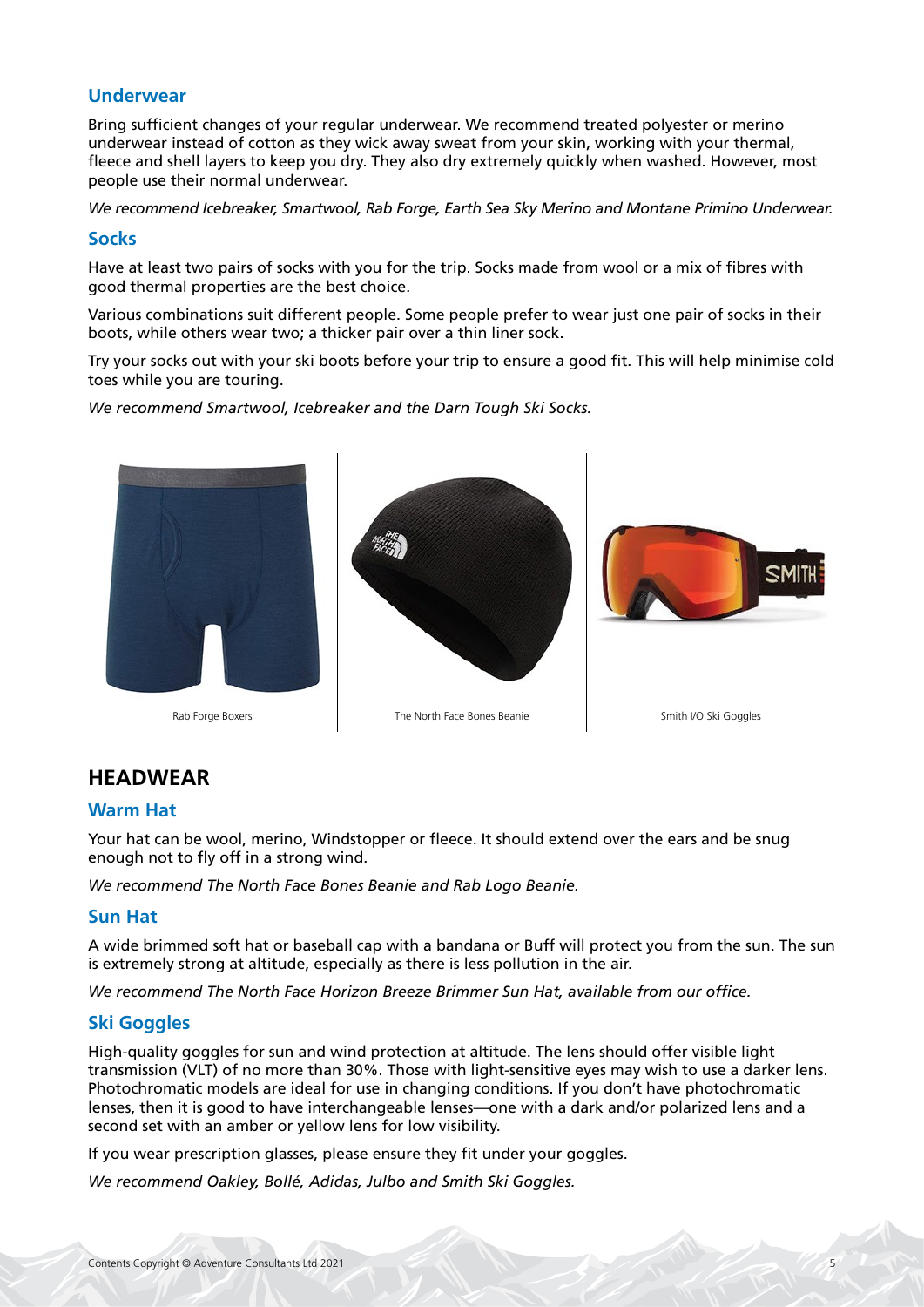### **Sunglasses**

Bring sunglasses with good lenses and side-protection. The lens should be dark enough to withstand the intense reflection from the snow and MUST filter 100% of UVA, B and C radiation. Snow reflects up to 85% of solar radiation and the UV index increases 10% with every 1,000m gain in altitude, so it is important that you protect your eyes. We recommend photochromic or category 4 polarized lenses with an anti-fog coating.

If you wear prescription glasses, we recommend you get prescription sunglasses with the same specifications as above.

If you wear contact lenses, bring a pair of prescription glacier glasses as a back up.

Leashes are essential and nose guards are optional.

*We recommend Julbo, Smith, Bollé, Oakley and Adidas Sunglasses*

### **Bandana and/or Buff**

A fleece, merino wool or silk neck gaiter, neck warmer or Buff is a great idea for added warmth and sun protection. A Buff makes a good face mask in windy cold weather and can replace a balaclava, when used with a warm hat.

*We recommend the Adventure Consultants Branded Buff, available from our office.*

# **HAND WEAR**

#### **Liner Gloves**

These very thin, lightweight finger gloves form a base layer and are worn whenever climbing. On hot days, they protect against sunburn and can be worn under heavier gloves or mittens on colder days.

Wearing liner gloves will prevent cold injuries in situations requiring full finger dexterity. Ensure the gloves fit closely, but not too tightly. They can also be worn doubled up and should fit underneath your other glove combinations.

*We recommend the Black Diamond Lightweight Gloves or the Rab Stretch Knit Gloves or Budget Polypropylene Liner Gloves.*

### **Fleece Gloves**

Bring a pair of fleece, softshell or Windstopper gloves that can be used as spares for your removable liner gloves or doubled up with your liner gloves, if it is cold.

*We recommend The North Face Power Stretch Gloves, Black Diamond Midweight Gloves or the Rab Power Stretch Pro Gloves.*







Julbo Explorer 2.0 Sunglasses Adventure Consultants Branded Buffs The North Face eTip Fleece Gloves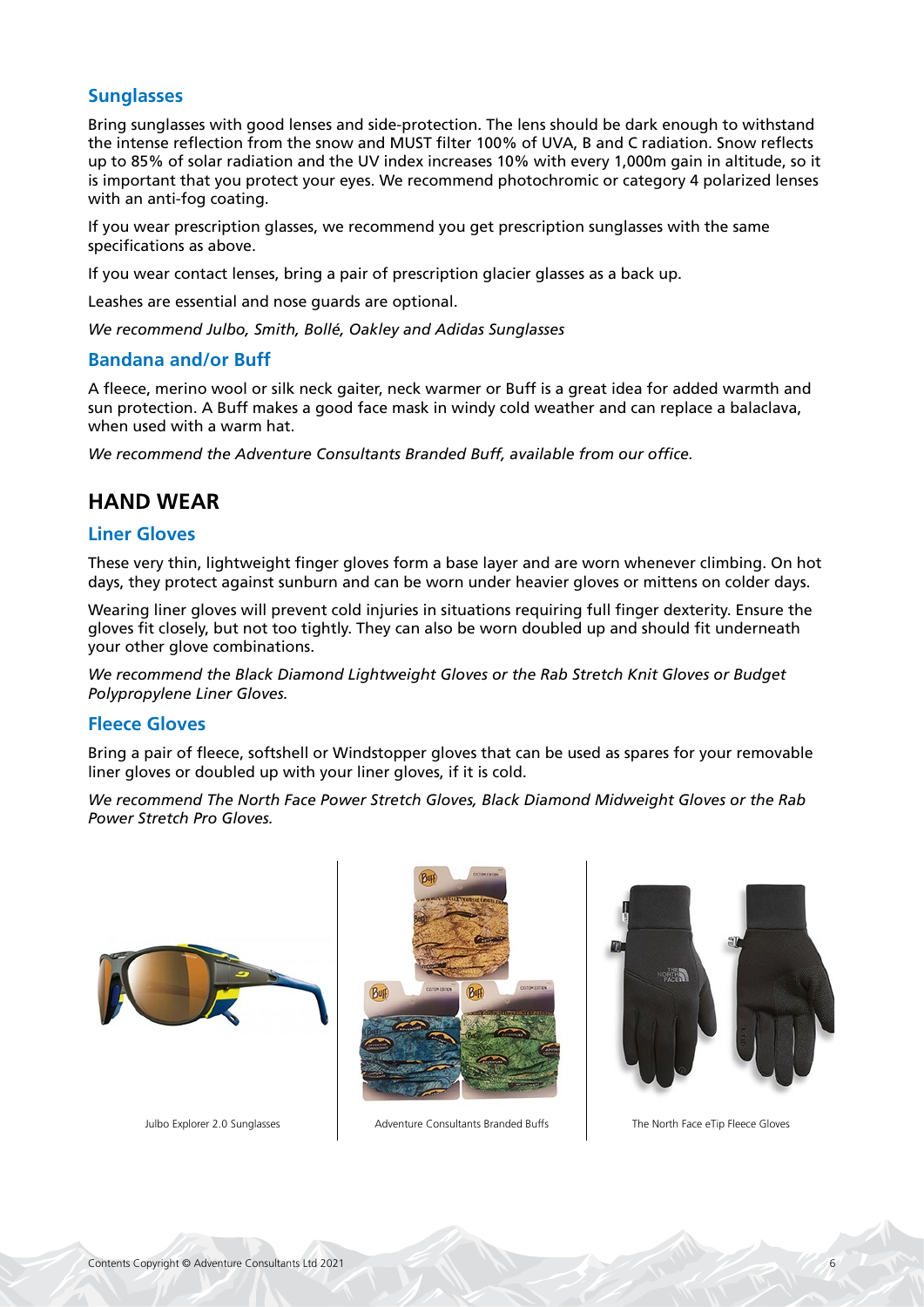# **Ski/Mountaineering Gloves**

Gloves with removable insulated liners are extremely versatile as you can wear them with or without the liners, depending on the temperature.

A good model will have abrasion-resistant palms, shaped fingers, a waterproof outer and an insulating removable liner. Cheaper models are not waterproof, so it's worth investing in a good quality pair.

Please ensure that you can fit your liner gloves underneath your mountaineering gloves. Gloves are not as warm as mitts but have the advantage of being more dexterous.

We recommend you attach wrist loops to your gloves to prevent them from being blown away by the wind.

*We recommend The North Face Kelvin Gloves, Black Diamond Guide Gloves, Marmot Randonee Gloves, Rab Syndicate Gloves or the Outdoor Research Alti Gloves.*

# **PACKS & BAGS**

#### **Small Duffel/Travel Bag**

This is for storing clothing and items left in town, while you are out skiing. Bring a lock and if you're particularly adept at loosing keys, please make sure to buy a combination lock and set to an easy to remember number!

*We recommend The North Face Base Camp Duffels and Osprey Transporter Duffels.*







Black Diamond Guide Gloves **Osprey Kamber 32 Ski Touring Pack** Salomon Extend 1 Pair Padded 165+2 Ski Bag

# **Ski Pack (35–45 litres)**

A 35–45 litre ski-touring specific pack and the required features include crampon and ice axe attachment points, a system to attach your skis or board to the pack, and somewhere to store your snow safety gear.

*We recommend the Osprey Kamber, Black Diamond Cirque, Deuter Guide, BCA Stash and the Lowe Alpine Descent 35 Ski Touring Packs.*

#### **Ski or Snowboard Bag**

Bring one bag to carry skis/board in when travelling. Given the restrictions that many airlines have with sports equipment, we recommend that you check this allowance when booking flights to avoid excess baggage fees.

# **SKI GEAR**

Touring skis/splitboard/telemark skis, boots, poles and skins—bring the gear that you know well, ensure it is in good condition and well tuned before your trip starts. Do not bring gear that you are not capable of using. Please see note below on the various options.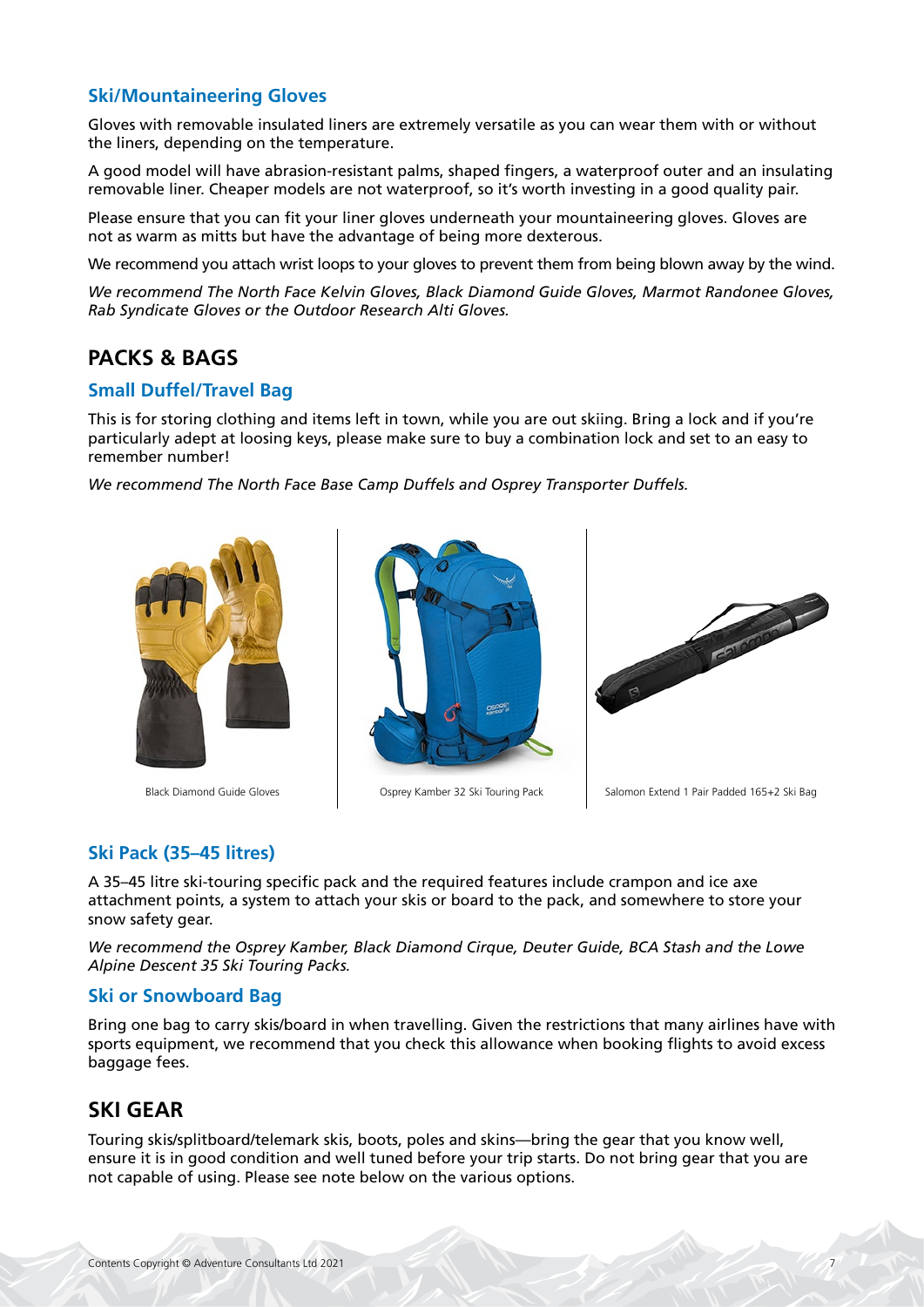

# **Touring Skis**

The best touring skis are lightweight, wide and short, for superior performance in the difficult conditions found off-piste. Some general-purpose skis such as the Volkl M5 Mantra or Fischer Ranger 98 Ti are suitable, or specific touring skis are also available such as the Black Crows Navis Freebird or K2 Wayback 106. We recommend that you visit a reputed ski shop to assist you with purchasing the right ski for you.

# **Touring Bindings**

Touring bindings are much lighter than the 'standard' ski binding and allow free heel lift for uphill touring, which then locks down for skiing. Tech style bindings have recently become the standard for ski touring. These bindings are extremely lightweight but can only be used with Tech binding compatible boots. Companies such as Dynafit, Marker, Fritschi, Plum and G3 all make great examples of this type of binding.

The best step-in touring bindings are still the Fritschi Diamir Series. The 'Eagle' binding is suitable for those who will be mostly touring and the 'Freeride' binding is an excellent choice for those needing a hardwearing binding for on-piste and touring. The Marker Duke and Baron or Salomon/Atomic Guardian bindings are also suitable but are quite heavy in comparison to the Fritschis. All bindings must be fitted with brakes.

*We recommend the Dynafit ST Rotation, G3 Ion, Fritschi Tecton 12 and Salomon Shift MNC Bindings.*

# **Touring Boots**

When selecting a touring boot, ensure that the hinge is flexible enough to allow for comfortable walking. It is important to have your boot fitted by a qualified technician. If you have problems with your feet, consider purchasing foot beds as well.

*We recommend Scarpa, Dynafit, Atomic, Salomon, La Sportiva and Scott Ski Touring Boots.*

# **Climbing Skins**

Climbing skins are available in different widths and should be wide enough to cover all, but the metal edges of your skis to maximize climbing ability; particularly when traversing hard snow. Your guide can help you fit your skins to your skis.

Keep self-adhesive skins out of the dirt and store them dry in a sturdy plastic bag to prevent the glue from drying. Fold the ends of each skin to its centre, with the sticky sides together.

Nylon skins are more durable than other alternatives on the market such as mohair. However mohair glides better than nylon.

*We recommend the Black Diamond GlideLite and G3 Alpinist Climbing Skins.*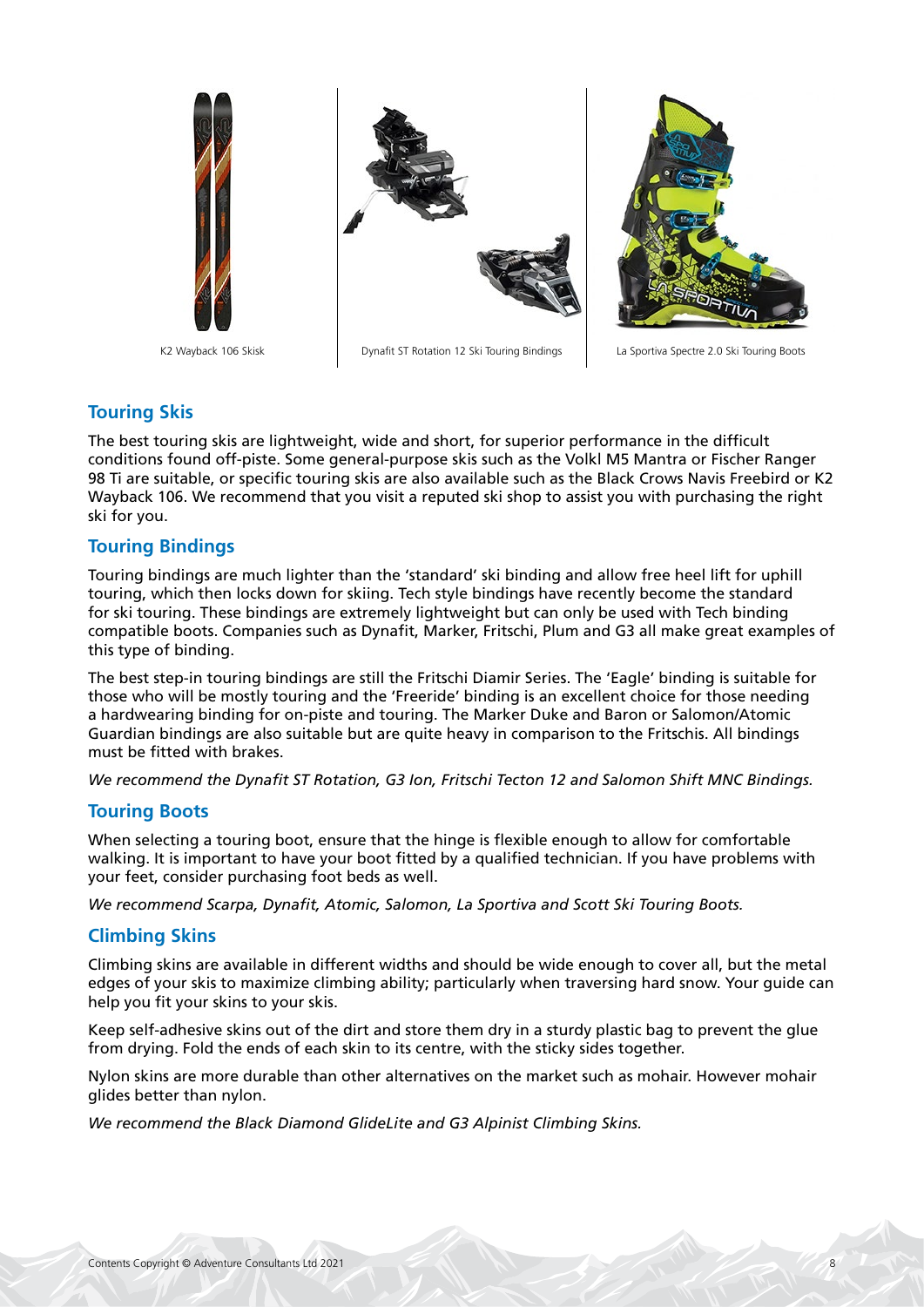# **Split Board**

Specifically designed with backcountry touring in mind, the split board halves lengthways to allow climbing skins to be attached, so you can skin like you were on skis. This eliminates the need for snowshoes, means much faster travel and more runs for the boarder!

Your regular snowboard boots are suitable for use with a split board, but make sure that your boots are compatible with any crampons you bring—contact us for advice.

*We recommend Burton, Jones or Voile Split Boards and the Spark R&D Split Board Bindings.*

### **Telemark Skis and Boots**

Only use this option if you are already a competent telemark skier! Ensure that your telemark skis have runaway leashes and if you are using a cable binding, bring a spare cable with you.

Scarpa and Crispi make excellent modern plastic telemark boots. Leather telemark boots are not suitable, due to the telemark boots having a toe welt at the front of the boot, so it is important that you find crampons that will fit—contact us for advice.

#### **Ski Poles**

Regular ski poles are fine. Regular ski tourers often prefer a slightly longer pole than that usually used in downhill skiing. If you are snowboarder, you should use a strong, lightweight pair of telescopic ski poles that you can stash easily on the side of your pack, when riding.

*We recommend Leki and Black Diamond Poles.*





Pieps DSP Sport Transceiver **Backcountry Access RS EXT Snow Shovel** Black Diamond Quickdraw Carbon Probe 240

# **Ski Crampons**

These are a highly recommended addition for touring and telemark set-ups. Please ensure that they are compatible with your binding system and fit the width of your skis.

### **Ski Strap**

These are used to lash your ski tips together when they are carried on your pack or to help carry skis on lifts and buses.

### **Repair Kit**

Take a small repair kit containing any spare parts or specific tools for your skis, boots and bindings.

### **Avalanche Rescue Equipment**

Winter conditions necessitate these avalanche safety items be carried. However, if you have your own gear, then bring it along as it is best to use equipment that you are familiar with.

Transceivers are used to locate a buried victim in the least amount of time possible. If purchasing a transceiver, look for a digital model that is easy to use. All avalanche transceivers transmit on the same 457kHz frequency and are compatible with all other analogue or digital models.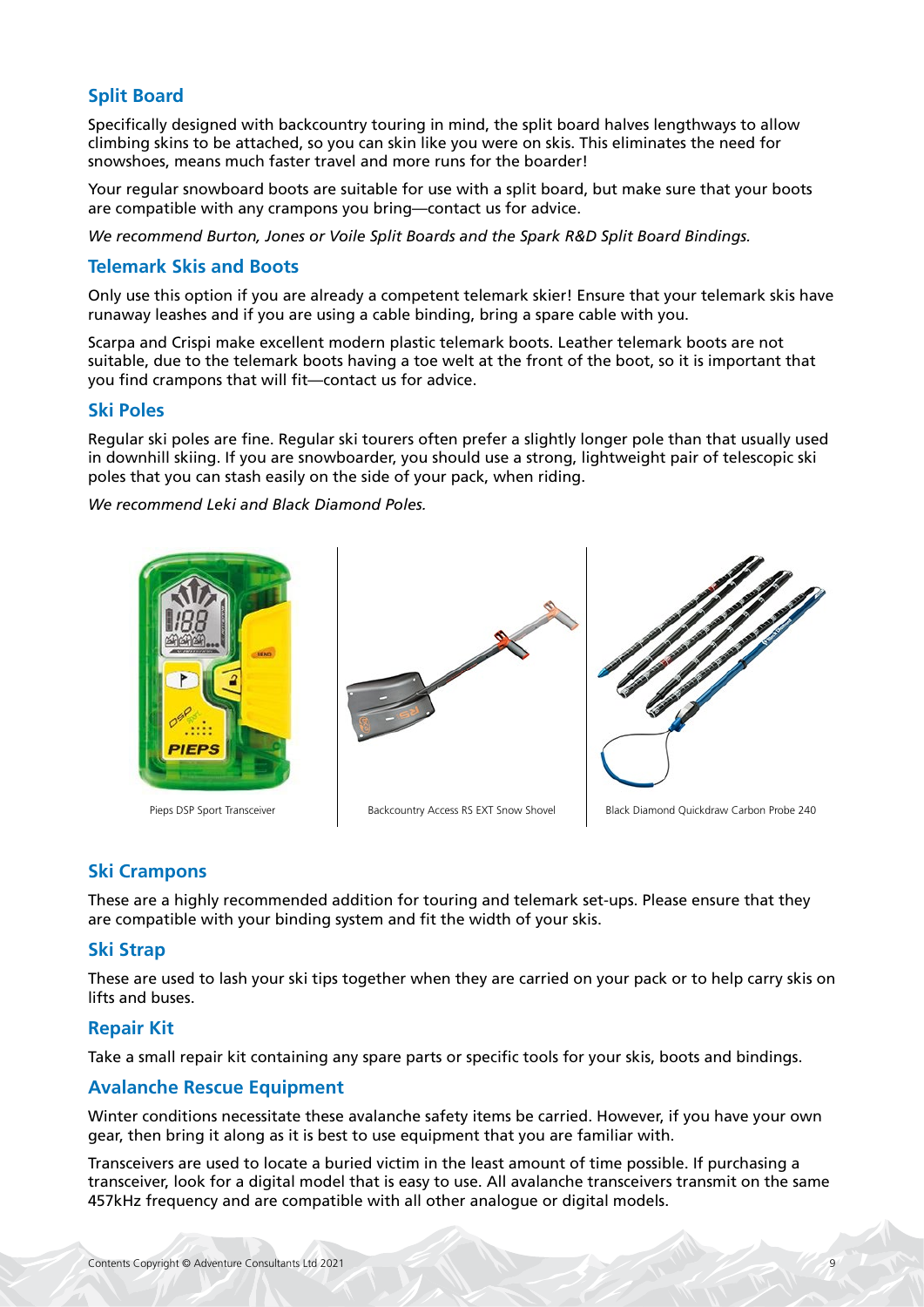Avalanche probes are made up of multiple aluminium sections, tensioned by a cable and extend to form a 2–3 metre pole for probing avalanche debris.

Your shovel should be a lightweight, avalanche-specific model. Plastic shovels are not recommended. A telescopic handle and a large, metal blade will allow you to move more snow quickly.

*We recommend Backcountry Access, Pieps, Mammut/Barryvox or Ortovox Transceivers, and Black Diamond, Ortovox or BCA Shovels and Probes.*

# **CLIMBING EQUIPMENT**

#### **Ice Axe**

We recommend a lightweight ski mountaineering ice axe rather than a heavy tool. The axe should be roughly 50–65cm, depending on your height and the axe should have a basic wrist leash of some sort.

*We recommend the Black Diamond Raven Pro, Petzl Glacier Literide and Grivel Haute Route Ice Axes.*

### **Crampons**

Aluminium crampons with horizontal frontpoints, a toe harness and heel bail are best as they fit a variety of boots and are easy to put on in the cold. Ensure your crampons are fitted with 'anti-balling' plates. Please avoid technical ice climbing crampons with vertical front points.

Please check the crampons fit securely onto your ski/snowboard boots, and that the strap is long enough.

*We recommend the Grivel Air Tech Light New-Matic and Petzl Irvis Hybrid Crampons.*

### **Climbing Harness**

Bring a lightweight alpine climbing harness. It must have adjustable leg loops and waist to fit over the varying clothing combinations that are worn during the trip.

*We recommend the Petzl Altitude, Mammut Zephir Altitude and Black Diamond Couloir Harnesses.*

### **Locking Carabiner x 1**

Bring a pear shaped screw gate or twist lock carabiner. Do not get the ball lock type.

*We recommend Petzl and Black Diamond Locking Carabiners.*

### **Prusiks (1 x Long and 1 x Short)**

A prusik is a friction knot used to attach a loop of cord around a rope. Prusiks are generally made from 6mm cord. You will need to bring 2 prusiks on this trip—a long prusik made from 3.2m of cord and a short prusik made from a 1.6m length. Use a double or triple fisherman's knot to join the ends and create the loop. Your guide can help tie these.







Petzl Glacier Literide Ice Axe Grivel Air Tech Light New-Matic Crampon Mammut Zephir Altitude Harness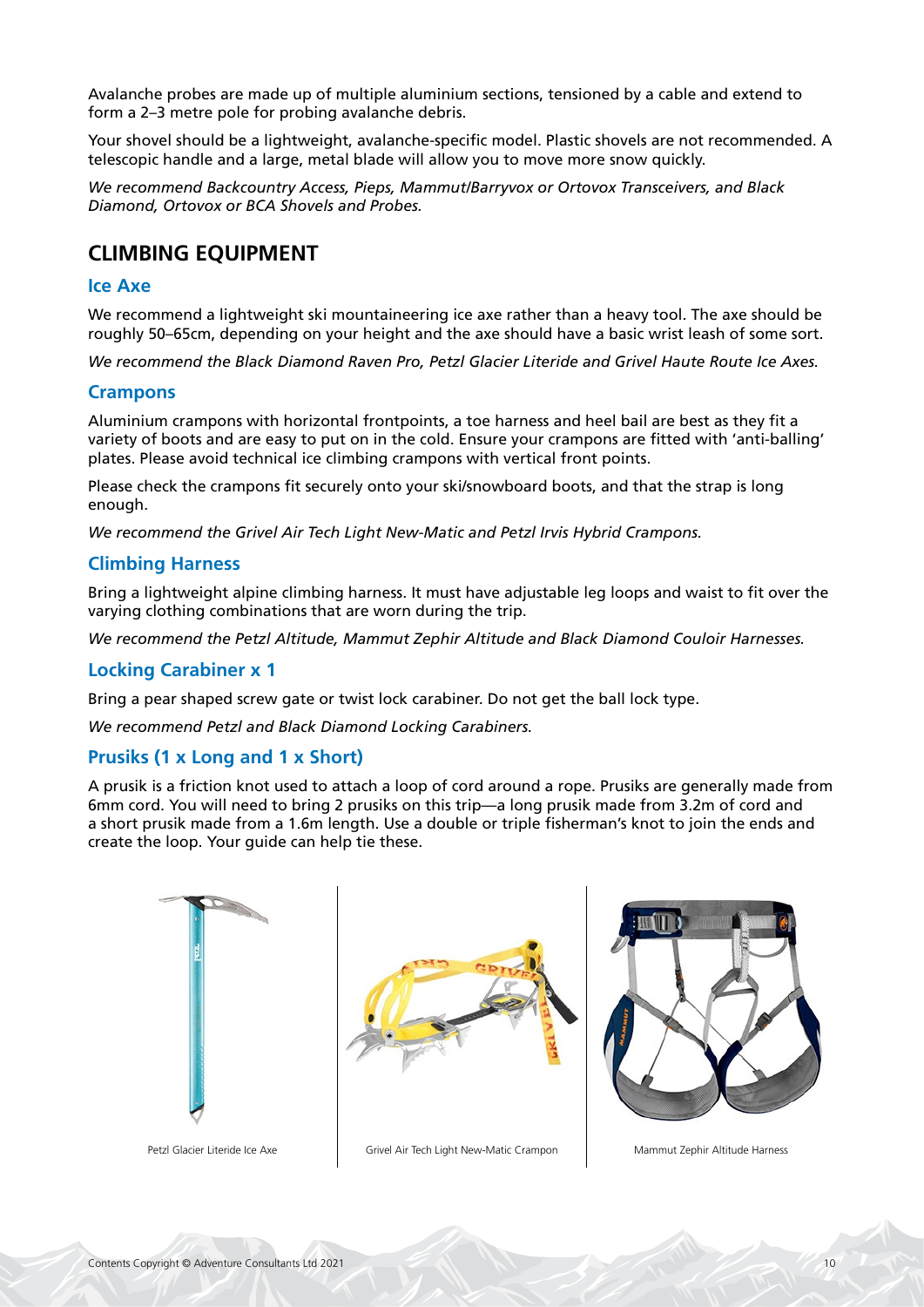# **ACCESSORIES**

# **Surgical Style Face Mask**

This is a requirement while travelling anywhere that you cannot self distance while COVID-19 restrictions are in place.

### **Hand Sanitiser**

For times when hand washing facilities are not available and to aid in the prevention of COVID-19.

### **Headlamp and Spare Batteries**

The new high-output LED headlamps are superb as they provide an excellent level of lighting and are also very light. Bring two NEW sets of lithium or alkaline batteries for the trip. Avoid the `micro' or simple LED models as they have problems with battery life and light levels.

*We recommend the Petzl Actik, LED Lenser SEO 7R or the Black Diamond Storm 375 Headlamps.*



# **Stuff Sacks and Plastic Bags**

For keeping your gear organised and dry.

*We recommend Sea to Summit Stuff Sacks and Dry Bags.*

### **Personal Toiletries**

Bring a small toilet kit—flannel, some soap, small tube of toothpaste and toothbrush. Keep it light.

### **Personal First Aid Kit and Medications**

A basic personal first aid kit is necessary including blister tape, second skin, gauze pads, crepe and triangular bandages, and painkillers. Store the first aid kit in a waterproof container or a plastic bag inside a stuff sack.

Also bring any personal medication you may be using. Please remember to inform your guide if you are on prescription medicine. Your standard medications can be dangerous at altitude.

### **Sunscreen and Lip Balm**

Bring a small tube of maximum protection sun block. Lip balm (with SPF 15 or higher) is worth carrying in your pocket for application during the day.

# **Water Bottle (1 litre)**

Wide mouth plastic bottles are best. Camelbak style water bladders are fine in theory, but often freeze and are easily punctured.

*We recommend Nalgene 1 Litre and 500ml Wide Mouth Bottles.*